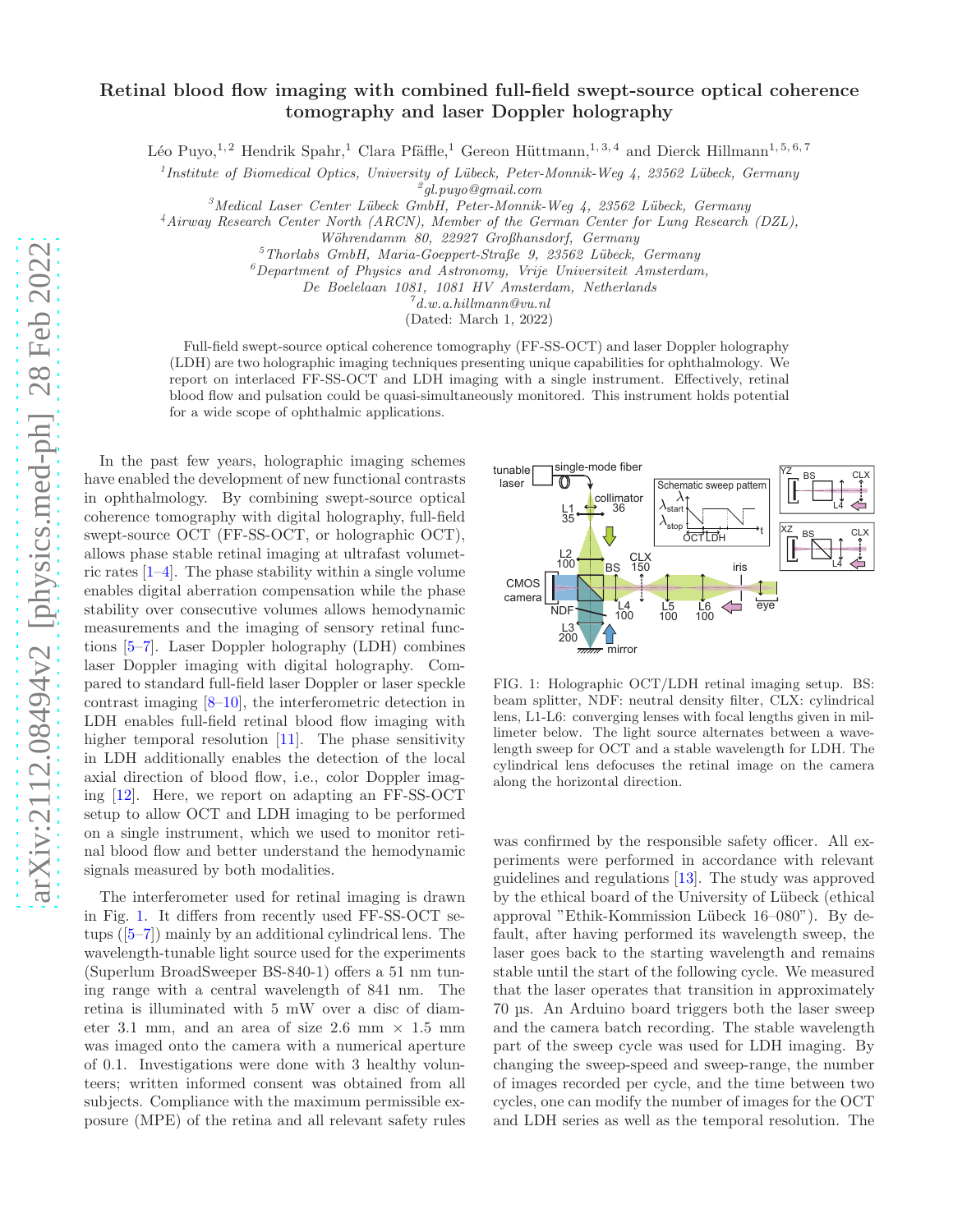

<span id="page-1-0"></span>FIG. 2: LDH, intensity correction and defocused measurement. (a) Focused detection, the intensity correction improves the contrast but artifacts remain. [Visualization 1.](https://opticapublishing.figshare.com/articles/media/Visualization_1_mp4/17207060) (b) Defocused detection, the refocusing blurs the interferogram imprint and color Doppler imaging becomes possible. [Visualization 2.](https://opticapublishing.figshare.com/articles/media/Visualization_2_mp4/17207069)

high-speed CMOS camera (Photron FASTCAM SA-Z) was typically used at a frame rate of 60 to 65 kHz to record frames of size  $640 \times 368$  pixels digitized with 8bit. A converging cylindrical lens acting on the X (horizontal) direction was added for the purpose of defocusing the holographic detection. As illustrated further, such a detection allows removing artifacts from LDH images and performing color Doppler imaging. This lens was placed in a plane conjugate to the tip of the single mode fiber so that the illumination beam was not significantly altered. The light backscattered by the eye was not affected in the Y (vertical) direction, and therefore remained focused onto the camera along the Y axis. However, along the X direction, the light converged so that the camera captured a retinal image horizontally defocused by approximately 5 cm. The cylindrical lens allowed preserving the live-preview of a B-scan based on the central lines of the ultrafast camera, similarly to other holographic ophthalmic setups  $[14, 15]$  $[14, 15]$ . The processing of OCT data was carried out with previously published algorithms, which includes aberration, dispersion, and axial motion compensation [\[16\]](#page-4-11). The digital aberration compensation and registration determined from the OCT data was also applied to LDH data. The main processing steps for LDH were singular value decomposition (SVD) filtering [\[17\]](#page-4-12), and a Fourier analysis [\[11](#page-4-6)]. Blood flow is computed as  $M_1 = \int_{-\infty}^{+\infty} S(f)|f| \, df$ , where S is the SVD filtered power spectrum density and f is the frequency. Images are corrected for the non-uniform intensity distribution. The average of the images was then subtracted to remove the background signal.

Figure [2](#page-1-0) presents two LDH measurements performed close to the optic disc of the same eye without (upper row) and with (lower row) the cylindrical lens. The measurements were performed with a fixed wavelength, and in each configuration 2048 raw interferograms were used to compute the blood flow images. In the focused con-

figuration in Fig.  $2(a)$  $2(a)$ , the initial image is severely influenced by the intensity distribution of the interferogram. The intensity  $I$  measured on the camera results from the interference between the reference field  $E_{\text{LO}}$  (local oscillator, LO) and object beam  $E: I = |E + E_{\text{LO}}|^2$ . The DC terms are filtered in the Doppler analysis, and blood flow images are derived from one of the two cross-terms  $E_{\text{LO}}E^* + E_{\text{LO}}^*E$ , where \* stands for the complex conjugate. Therefore, the response of a given pixel to variations of object field  $E$  is modulated by the local reference field  $E_{\text{LO}}$ . We numerically corrected LDH interferograms to compensate for the pixel-to-pixel differences in the blood flow response caused by the non-uniform camera illumination. The intensity on the camera is considered approximately equal to the reference beam intensity, i.e.,  $I \approx |E_{\text{LO}}|^2$ . For each short-time window, we computed pixel-wise the corrected intensity  $I_{\text{corr}} = I/\sqrt{\overline{I}},$ where  $\overline{I}$  is the temporal mean of I. This operation allows the temporal Fourier analysis of  $I_{\text{corr}}$  to reveal the Doppler induced fluctuations of the local object field E independently from the pixel illumination by the reference field  $E_{\text{LO}}$ . As shown in Fig. [2,](#page-1-0) this intensity correction dramatically improves the quality of blood flow images, but there remain artifacts in the focused configuration, particularly visible with eye movements in [Visualization 1.](https://opticapublishing.figshare.com/articles/media/Visualization_1_mp4/17207060) Fringes from the camera illumination pattern (interferogram imprint) are still visible. Overly bright pixels are seen (arrow '1'); these were insufficiently illuminated and thus more affected by camera readout noise. Other pixels are black because they were saturated and could not detect Doppler fluctuations (arrow '2'). Finally, other structures resulting from spatially varying pixel responses are also visible (arrow '3'). Overall, these artifacts correspond to areas where the approximation  $I \approx |E_{\text{LO}}|^2$  is invalid, leading to residual pixel-to-pixel differences in blood flow response. Figure [2\(](#page-1-0)b) shows a measurement in the same region after adding the cylindrical lens in the setup. In presence of the lens, a numerical propagation is made along the X direction to propagate the hologram into focus. This propagation blurs the camera-plane pixel-to-pixel differences in blood flow sensitivity because they become outof-focus. Residual artifacts due to the interferogram illumination and the camera readout noise are effectively blurred out. The situation is comparable to having dust on lenses that is defocused and therefore becomes unnoticeable in the image plane. The removal of the interferogram imprint from Doppler images can be well appreciated in [Visualization 2.](https://opticapublishing.figshare.com/articles/media/Visualization_2_mp4/17207069) The second advantage of the numerical propagation is that reconstructed holograms are complex-valued so their temporal Fourier transform can be asymmetrical. Positive and negative Doppler frequency shifts can only then be distinguished enabling the directional information in Fig  $2(b)$  $2(b)$  [\[12](#page-4-7)]. With a hue/saturation/value combination of images based on the symmetry/asymmetry of the power spectrum density, di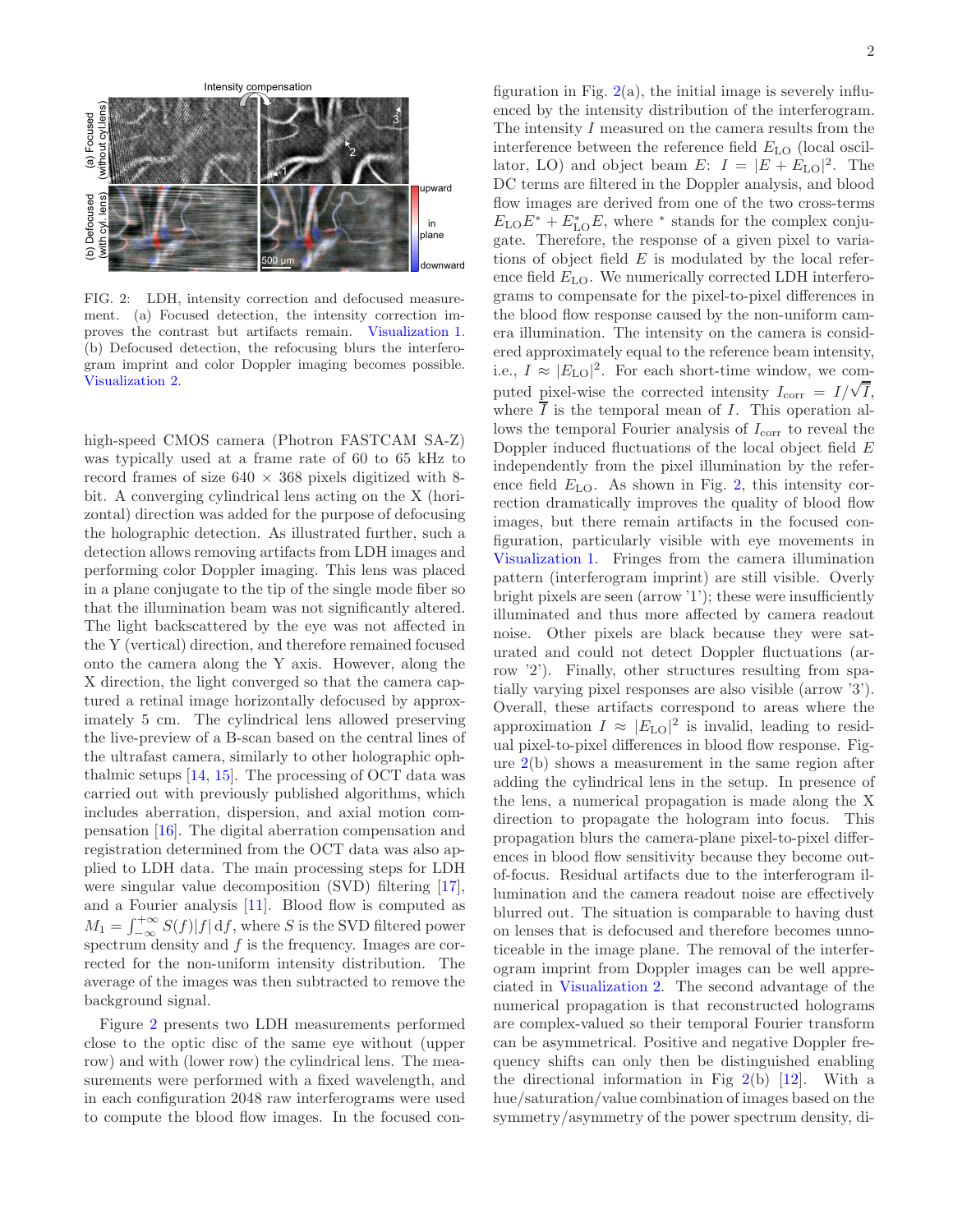rectional blood flow images can be obtained [\[12\]](#page-4-7). Therefore, the defocused measurement allows vessels carrying upward or downward flow to be revealed with a red and blue contrast.

We used quasi-simultaneous OCT/LDH measurements to visualize retinal blood flow dynamics in Fig. [3.](#page-2-0) OCT volume-to-volume variations of phase difference between the retinal pigment epithelium (RPE) and nerve fiber layer (NFL) were smoothed, unwrapped, and integrated to reveal local retinal thickness changes. It was previously shown that the blood pulsation induces thickness changes that can be monitored with an accuracy that was estimated to 10 nm [\[6\]](#page-4-13). This method was used to measure the pulse wave velocity in retinal arteries [\[6](#page-4-13)], and recently implemented with scanning-instruments [\[18\]](#page-5-0). The map of the local changes of retinal thickness between the end of diastole and the following systolic peak (time points indicated by the double headed arrow in Fig.  $3(d)$  $3(d)$  is shown in Fig. [3\(](#page-2-0)b). The pulse wave has not reached the venous vasculature yet, therefore the image reveals the retinal expansion induced by arteries only. The phase is scrambled in vessels due to the rapid phase decorrelation induced by blood flow. For this type of measurement, the axial resolution only needs to be high enough to separate the NFL and RPE layers. The laser was swept only along 20 nm instead of the full available range to obtain A-scans with a larger depth range at a reduced axial resolution. Two hundred cycles consisting of 200 images for OCT and 150 images for LDH were recorded at 65 kHz. It is critical that the temporal variations of the RPE-NFL phase difference are sampled properly to avoid phase wrapping; the time between two volumes was here 9 ms. Volumes affected by micro-saccades were manually removed (typically 3 consecutive volumes were rejected for each micro-saccade). The directional blood flow image shown in Fig.  $3(c)$  $3(c)$  was obtained from the LDH data. In Fig.  $3(d-e)$  $3(d-e)$ , the changes of retinal thickness measured by OCT in the vicinity of an artery (red,  $'A'$ ) and vein (blue, 'V') are compared to the blood flow measured by LDH in the same vessels. Plots were normalized to have a 0 mean and a standard deviation of 1. The nonnormalized graphs and corresponding movies are shown in [Visualization 3.](https://opticapublishing.figshare.com/articles/media/Visualization_3_mp4/17207072) The retinal thickness changes near the artery and vein closely match LDH blood flow measurements in those same vessels; we observed this in all 3 healthy subjects we imaged. On closer look, it can however be seen that the LDH arterial signal is slightly earlier than its OCT counterpart. More importantly, the correlation between OCT and LDH is not perfect, particularly for the venous signal (arrows in Fig.  $3(e)$  $3(e)$ ). The LDH average spectrogram in Fig.  $3(f)$  $3(f)$  allows monitoring the eye axial velocity (arrow) [\[12\]](#page-4-7). Bulk motion is significantly filtered in LDH thanks to the SVD filtering [\[17\]](#page-4-12). However, when comparing the smoothed venous blood flow measured by LDH to the axial bulk motion in Fig.  $3(g)$  $3(g)$ , it appears that the time points where the



<span id="page-2-0"></span>FIG. 3: LDH/OCT retinal blood flow imaging. (a) OCT B-scan. (b) Retinal thickness changes. (c) Directional blood flow. (d-e) Blood flow and retinal thickness for the artery and vein. (f) LDH, spectrogram showing the axial eye motion. (g) LDH, correlation between axial motion and venous flow artifacts. [Visualization 3.](https://opticapublishing.figshare.com/articles/media/Visualization_3_mp4/17207072)

LDH venous blood flow differs from the retinal thickness changes near the vein coincide exactly with bulk motion extrema. Therefore, these seemingly pulsatile artifacts are more likely caused by heartbeat-induced axial motion of the whole head than by retinal blood flow [\[19\]](#page-5-1). These artifacts are much less visible in the arterial trace because of the larger amplitude of arterial flow variations.

Figure [4](#page-3-0) shows another dual OCT/LDH measurement which illustrates how the RPE-NFL thickness variations are influenced by the local curving of nearby blood vessels. This measurement was realized with a face mask instead of a chinrest; 240 volumes consisting of 150 images for OCT and another 150 images for LDH were recorded at 60 kHz (10 ms between two cycles). The retinal expansion between the end of diastole and the following systolic peak is shown in Fig.  $4(a)$  $4(a)$ . The directional blood flow image in Fig. [4\(](#page-3-0)b) allows identifying local axial curving extrema along the blood vessels. An axial elevation of a vessel is for example evidenced by a section with a red contrast followed by a section with a blue contrast. It is known, that when vessels are curved, the force exerted by the flow pressure is asymmetrically applied to the vessels walls [\[20](#page-5-2)]. A greater force is exerted on the wall exposed to the incoming flow; therefore it is more subject to dilation or slight displacement. The arrows '1' and '2' along the artery show that in the vicinity of a vessel section where the axial curving has reached an upward or down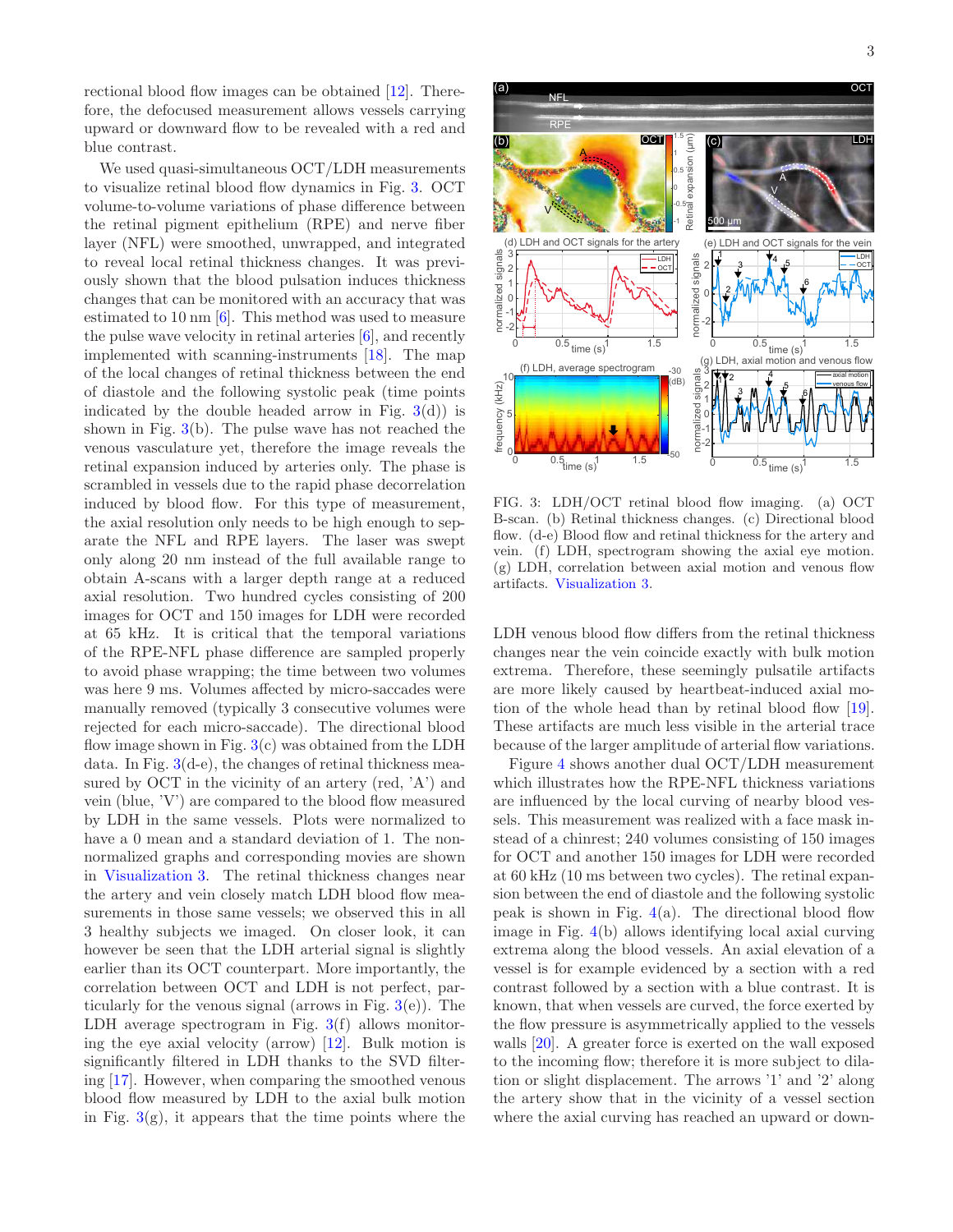ward local curving extrema, the retinal thickness on both sides of the vessel is increased or decreased, respectively. We hypothesize that when flow reaches an upwards maximum (arrow '1'), the pressure is exerted on the superior vessel wall, the NFL is pushed upwards, the distance between NFL and RPE is increased, and the corresponding phase shift is positive. Conversely, in the vicinity of a vessel section with downward flow (arrow '2'), the NFL-RPE phase shift is negative, presumably because the vessel is entangled in retinal tissue and therefore presses the NFL closer to the RPE. The situations in the regions pointed by the arrow '3' and '4' are slightly different, as in these cases there is an in-plane curving that seems to have a greater influence than the out-of-plane one. Thickness changes of opposite signs are observed on the left and right sides of the artery. We assume that on the vessel's exterior side, the NFL is pushed upwards, resulting in an increase of the NFL-RPE thickness. Conversely, on the vessel's interior side the suction force caused by the vessel's slight displacement attracts the NFL downwards, resulting in a thickness decrease. It is also expected that the volume conservation and incompressibility of the liquid containing tissue between the RPE and NFL comes into play at the scale of the whole fundus. In practice, both the in-plane and out-of-plane curvings of vessels influence the local retinal expansion, adding up their effects. For example, in the area pointed by the arrow '2', a decrease of the NFL-RPE on both side of the vessel is expected from the axial curving revealed by the color Doppler image, but the slight in-plane curving induces an increase of retinal thickness on the exterior side of the vessel. This results in a decrease of thickness on the interior side of the vessel and almost no change of thickness on the exterior side. Finally, in Figs.  $4(c-d)$  $4(c-d)$  shows the LDH average spectrogram and the comparison between the venous blood flow measured by LDH and the retinal thickness changes near the vein. The regions of interest were selected to avoid visible underlying choroidal vessels for LDH, and nearby blood vessels of opposite type for OCT. These graphs illustrate that when axial motion of the head is reduced thanks to the face mask (arrow in Fig.  $4(c)$  $4(c)$ , a better correlation is found between blood flow measured by LDH and retinal thickness changes.

We have shown that holographic OCT and LDH can be combined on one single setup. Axial resolution was reduced to perform blood flow imaging with OCT, but full resolution morphological images can be attained by changing the sweep pattern. The numerical propagation along one direction in LDH is sufficient to obtain the directional blood flow contrast, and blurs the pixelto-pixel variations in blood flow response. In contrast with previous LDH demonstrations [\[11](#page-4-6)], we did not use cross-polarized light; corneal specular reflections were not found to be an issue thanks to the limited coherence length of the laser (approximately 7 mm). The resulting instrument preserves the key features of both



<span id="page-3-0"></span>FIG. 4: Tissue expansion and vessels' in and out-of-plane geometry. (a) Retinal expansion. (b) Directional blood flow. (c) LDH average spectrogram. (d) LDH venous blood flow and OCT-measured retinal thickness changes. [Visualization 4.](https://opticapublishing.figshare.com/articles/media/Visualization_4_mp4/17207078)

imaging techniques, yielding an instrument capable of imaging both blood flow and the 3D structure of the eye fundus. The OCT and LDH data can be straightforwardly corrected for the same aberrations and precisely co-registered. One limitation for the instrument is that a factor of two is lost for the attainable temporal resolution (for a same number of images per cycle for OCT and LDH). The resulting temporal resolution remains however sufficient for most applications of OCT and LDH. For OCT, one limitation is that we do not measure the pressure directly, but instead the tissue displacement induced by it. Also, we observed that there can be a cumulative effect of retinal expansions in regions with nearby vessels of different types (artery/vein). Finally, the required fast volumetric rate places a significant constraint, and here, we were limited by the camera's onboard memory of 16 GB. For our frame rate and frame size, this memory allows a continuous measurement duration of about 1.1 s, which is not fully satisfying to image blood flow dynamics since it is approximately the duration of one cardiac cycle. To allow the measurement of several consecutive cardiac cycles, the duty cycle as well as the number images recorded for OCT and LDH series were reduced to numbers just sufficient for the functional measurements we investigated. One implication of the fact that retinal tissue around blood vessels matches the waveform of blood flow passing through those vessels is that OCT should be usable to measure the pulse wave propagation velocity [\[6](#page-4-13)]. These combined imaging modalities improved our understanding of the expansion of retinal tissue induced by blood vessels' pulsation. We observed that the in-plane and out-of-plane curving of vessels amplifies the local retinal tissue displacement and determines whether there the local NFL-RPE thickness becomes thinner or thicker. OCT and LDH provide complementary information about retinal blood flow and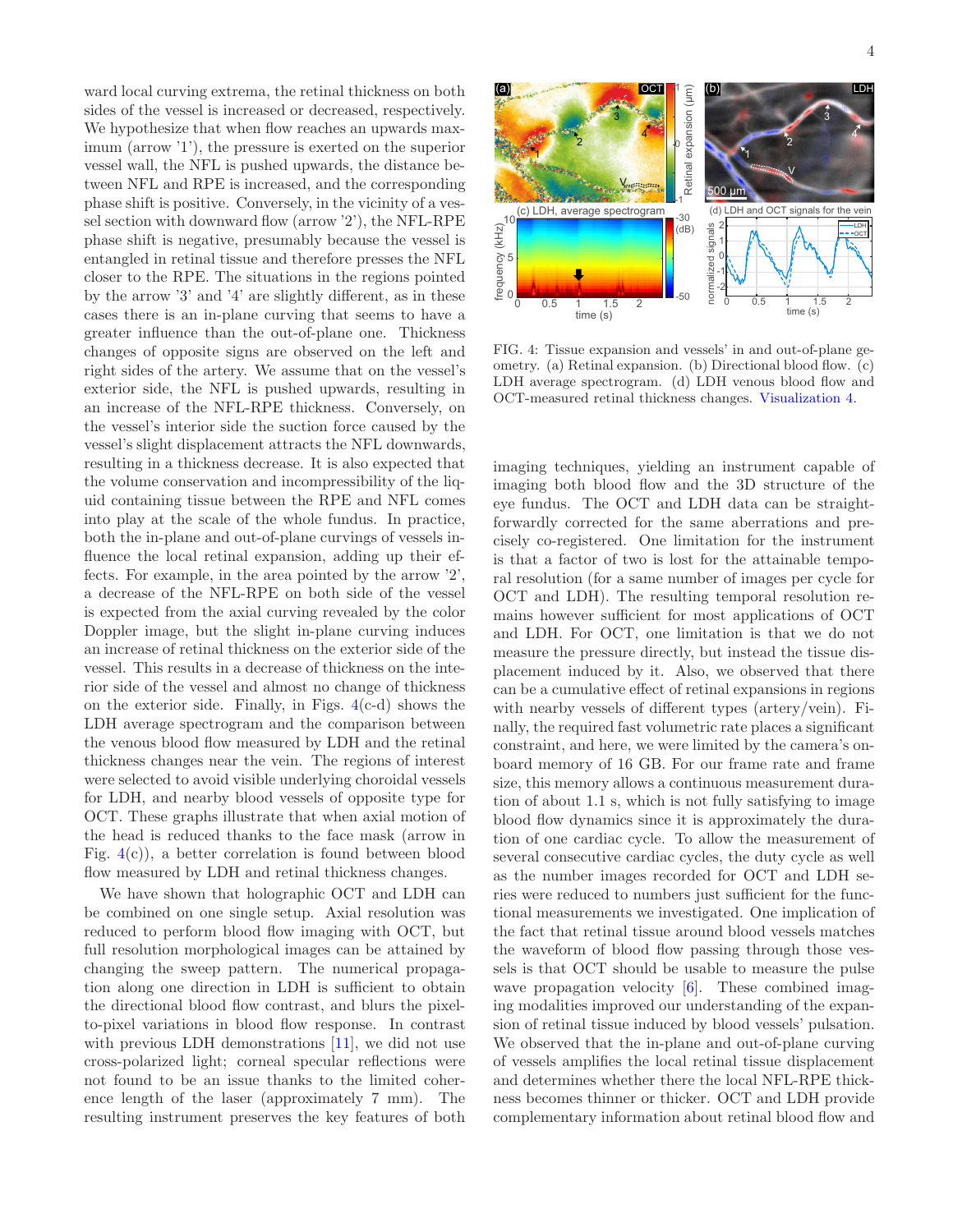pulsation. The latter can be used to calculate the resistivity index as it requires information about the offset flow value, which is known in LDH but not with OCT. For its part, OCT provides aberration correction, is able to evidence axial motion-induced artifacts in LDH blood flow traces, and brings a quantitative information about the tissue expansion. Combining these information of blood flow and vessels deformation could bring valuable information about vessels elasticity. Finally, although we exemplified the value of combining OCT with LDH by investigating the biomechanical effects of retinal blood flow, this combination is promising for other ophthalmic applications such as the study of neuro-vascular coupling  $[7, 21]$  $[7, 21]$ .

In conclusion, we have demonstrated hybrid OCT/LDH holographic retinal imaging, which we used to show that the thickness of the retinal tissue surrounding blood vessels reflects the blood flow passing through these vessels. Overall, this instrument holds potential for a wide scope of applications in ophthalmology, ranging from basic research to clinical diagnosis.

### Funding

Deutsche Forschungsgemeinschaft (HU 629/6-1).

## Disclosures

DH: Thorlabs GmbH (E).

#### Data availability

Data underlying the results presented in this paper are not publicly available at this time but may be obtained from the authors upon reasonable request.

#### Supplementary Material

#### [Video Presentation](https://youtu.be/TDqk9vg9a04)

- <span id="page-4-0"></span>[1] Boris Považay, Angelika Unterhuber, Boris Hermann, Harald Sattmann, Holger Arthaber, and Wolfgang Drexler. Full-field time-encoded frequency-domain optical coherence tomography. Optics Express, 14(17):7661– 7669, 2006.
- [2] Tim Bonin, Gesa Franke, Martin Hagen-Eggert, Peter Koch, and Gereon Hüttmann. In vivo fourier-domain fullfield oct of the human retina with 1.5 million a-lines/s. Optics Letters, 35(20):3432–3434, 2010.
- [3] Egidijus Auksorius, Dawid Borycki, and Maciej Wojtkowski. Crosstalk-free volumetric in vivo imaging of a human retina with fourier-domain full-field optical coherence tomography. Biomedical Optics Express, 10(12):6390–6407, Dec 2019.
- <span id="page-4-1"></span>[4] Denise Valente, Kari V Vienola, Robert J Zawadzki, and Ravi S Jonnal. Simultaneous directional full-field oct using path-length and carrier multiplexing. Optics Express, 29(20):32179–32195, 2021.
- <span id="page-4-2"></span>[5] Dierck Hillmann, Hendrik Spahr, Carola Hain, Helge Sudkamp, Gesa Franke, Clara Pfäffle, Christian Winter, and Gereon Hüttmann. Aberration-free volumetric high-speed imaging of in vivo retina. Scientific Reports, 6:35209, 2016.
- <span id="page-4-13"></span>[6] Hendrik Spahr, Dierck Hillmann, Carola Hain, Clara Pfäffle, Helge Sudkamp, Gesa Franke, and Gereon Hüttmann. Imaging pulse wave propagation in human retinal vessels using full-field swept-source optical coherence tomography. Optics Letters,  $40(20):4771-4774$ , 2015.
- <span id="page-4-3"></span>[7] Dierck Hillmann, Hendrik Spahr, Clara Pfäffle, Helge Sudkamp, Gesa Franke, and Gereon Hüttmann. In vivo optical imaging of physiological responses to photostimulation in human photoreceptors. Proceedings of the National Academy of Sciences, 113(46):13138–13143, 2016.
- <span id="page-4-4"></span>[8] A. Serov and T. Lasser. High-speed laser doppler perfusion imaging using an integrating cmos image sensor. Optics Express, 13:6416–6428, 2005.
- [9] Tetsuya Sugiyama, Makoto Araie, Charles E Riva, Leopold Schmetterer, and Selim Orgul. Use of laser speckle flowgraphy in ocular blood flow research. Acta Ophthalmologica, 88(7):723–729, 2010.
- <span id="page-4-5"></span>[10] Kyoung-A Cho, Abhishek Rege, Yici Jing, Akash Chaurasia, Amit Guruprasad, Edmund Arthur, and Delia Cabrera DeBuc. Portable, non-invasive video imaging of retinal blood flow dynamics. Scientific Reports, 10(1):1–11, 2020.
- <span id="page-4-6"></span>[11] L. Puyo, M. Paques, M. Fink, J.-A. Sahel, and M. Atlan. In vivo laser doppler holography of the human retina. Biomedical Optics Express, 9(9):4113–4129, Sep 2018.
- <span id="page-4-7"></span>[12] Léo Puyo, Michel Paques, and Michael Atlan. Retinal blood flow reversal quantitatively monitored in out-ofplane vessels with laser doppler holography. Scientific Reports, 11(1):1–14, 2021.
- <span id="page-4-8"></span>[13] ANSI. *Z80.36-2016* - light hazard protection for ophthalmic instruments.
- <span id="page-4-9"></span>[14] Laurin Ginner, Tilman Schmoll, Abhishek Kumar, Matthias Salas, Nastassia Pricoupenko, Lara M. Wurster, and Rainer A. Leitgeb. Holographic line field en-face oct with digital adaptive optics in the retina in vivo. Biomedical Optics Express, 9(2):472–485, Feb 2018.
- <span id="page-4-10"></span>[15] Egidijus Auksorius. Fourier-domain full-field optical coherence tomography with real-time axial imaging. Optics Letters, 46(18):4478–4481, 2021.
- <span id="page-4-11"></span>[16] Dierck Hillmann, Clara Pfäffle, Hendrik Spahr, Sazan Burhan, Lisa Kutzner, Felix Hilge, and Gereon Hüttmann. Computational adaptive optics for optical coherence tomography using multiple randomized subaperture correlations. Optics Letters, 44(15):3905–3908, 2019.
- <span id="page-4-12"></span>[17] Léo Puyo, Michel Paques, and Michael Atlan. Spatiotemporal filtering in laser doppler holography for retinal blood flow imaging. Biomedical Optics Express, 11(6):3274–3287, Jun 2020.